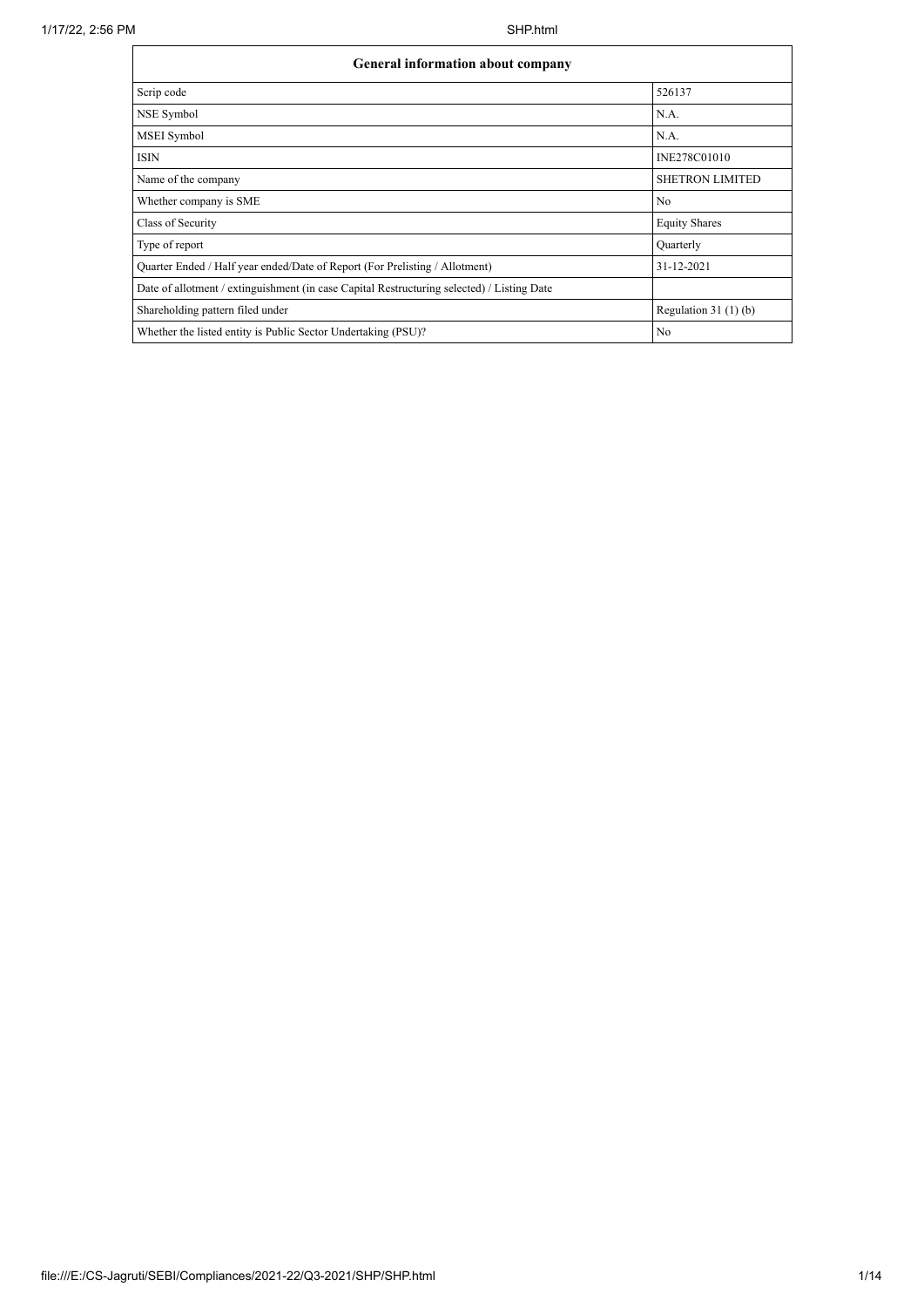|            | <b>Declaration</b>                                                                        |                |                                |                       |                             |  |  |  |
|------------|-------------------------------------------------------------------------------------------|----------------|--------------------------------|-----------------------|-----------------------------|--|--|--|
| Sr.<br>No. | Particular                                                                                | Yes/No         | Promoter and<br>Promoter Group | Public<br>shareholder | Non Promoter-<br>Non Public |  |  |  |
| 1          | Whether the Listed Entity has issued any partly paid up shares?                           | N <sub>o</sub> | N <sub>o</sub>                 | No                    | No                          |  |  |  |
| 2          | Whether the Listed Entity has issued any Convertible Securities<br>$\overline{?}$         | N <sub>o</sub> | N <sub>0</sub>                 | No                    | N <sub>0</sub>              |  |  |  |
| 3          | Whether the Listed Entity has issued any Warrants?                                        | N <sub>o</sub> | N <sub>o</sub>                 | No                    | No                          |  |  |  |
| 4          | Whether the Listed Entity has any shares against which<br>depository receipts are issued? | No             | No                             | No                    | No                          |  |  |  |
| 5          | Whether the Listed Entity has any shares in locked-in?                                    | N <sub>o</sub> | N <sub>o</sub>                 | No                    | No                          |  |  |  |
| 6          | Whether any shares held by promoters are pledge or otherwise<br>encumbered?               | Yes            | Yes                            |                       |                             |  |  |  |
| 7          | Whether company has equity shares with differential voting<br>rights?                     | No             | No                             | No                    | N <sub>o</sub>              |  |  |  |
| 8          | Whether the listed entity has any significant beneficial owner?                           | Yes            |                                |                       |                             |  |  |  |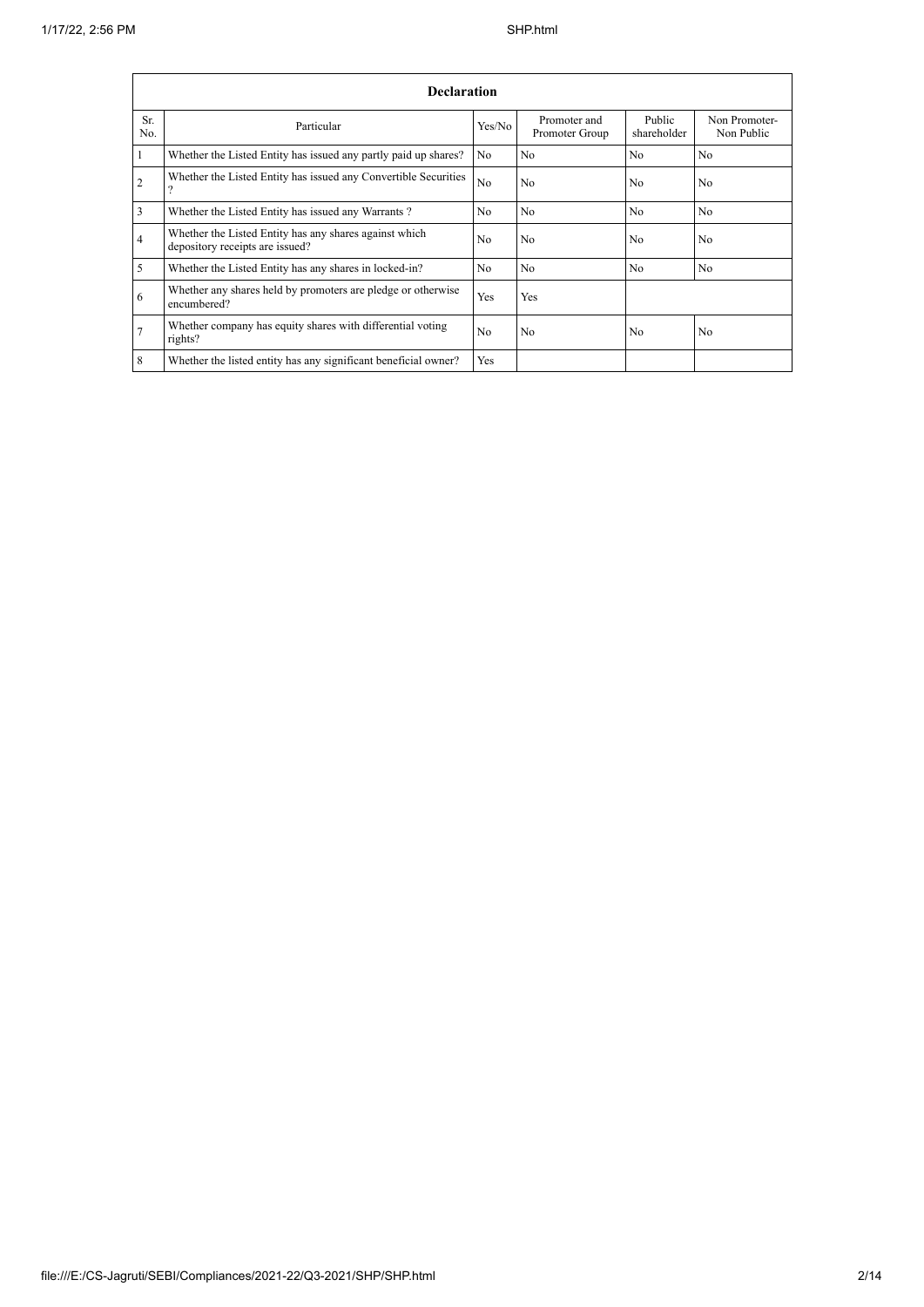|                      |                                                |                         |                                                            |                      |                          |                              | <b>Table I - Summary Statement holding of specified securities</b> |                                                                  |               |                           |                                   |
|----------------------|------------------------------------------------|-------------------------|------------------------------------------------------------|----------------------|--------------------------|------------------------------|--------------------------------------------------------------------|------------------------------------------------------------------|---------------|---------------------------|-----------------------------------|
|                      | Category                                       | Nos. Of<br>shareholders | No. of<br>fully paid<br>up equity<br>shares<br>held $(IV)$ | No. Of<br>Partly     | No. Of<br>shares         | Total nos.<br>shares         | Shareholding as a<br>% of total no. of                             | Number of Voting Rights held in each<br>class of securities (IX) |               |                           |                                   |
| Category<br>$\rm(I)$ | of<br>shareholder                              |                         |                                                            | paid-up<br>equity    | underlying<br>Depository | held (VII)                   | shares (calculated<br>as per SCRR, 1957)                           |                                                                  |               | No of Voting (XIV) Rights | Total as a<br>$%$ of<br>$(A+B+C)$ |
|                      | (II)                                           | (III)                   |                                                            | shares<br>held $(V)$ | Receipts<br>(VI)         | $= (IV) +$<br>$(V)$ + $(VI)$ | (VIII) As a % of<br>$(A+B+C2)$                                     | Class<br>eg: $X$                                                 | Class<br>eg:y | Total                     |                                   |
| (A)                  | Promoter<br>&<br>Promoter<br>Group             | 13                      | 5797652                                                    |                      |                          | 5797652                      | 64.39                                                              | 5797652                                                          |               | 5797652                   | 64.39                             |
| (B)                  | Public                                         | 4277                    | 3205648                                                    |                      |                          | 3205648                      | 35.61                                                              | 3205648                                                          |               | 3205648                   | 35.61                             |
| (C)                  | Non<br>Promoter-<br>Non Public                 |                         |                                                            |                      |                          |                              |                                                                    |                                                                  |               |                           |                                   |
| (C1)                 | <b>Shares</b><br>underlying<br><b>DRs</b>      |                         |                                                            |                      |                          |                              |                                                                    |                                                                  |               |                           |                                   |
| (C2)                 | Shares held<br>by<br>Employee<br><b>Trusts</b> |                         |                                                            |                      |                          |                              |                                                                    |                                                                  |               |                           |                                   |
|                      | Total                                          | 4290                    | 9003300                                                    |                      |                          | 9003300                      | 100                                                                | 9003300                                                          |               | 9003300                   | 100                               |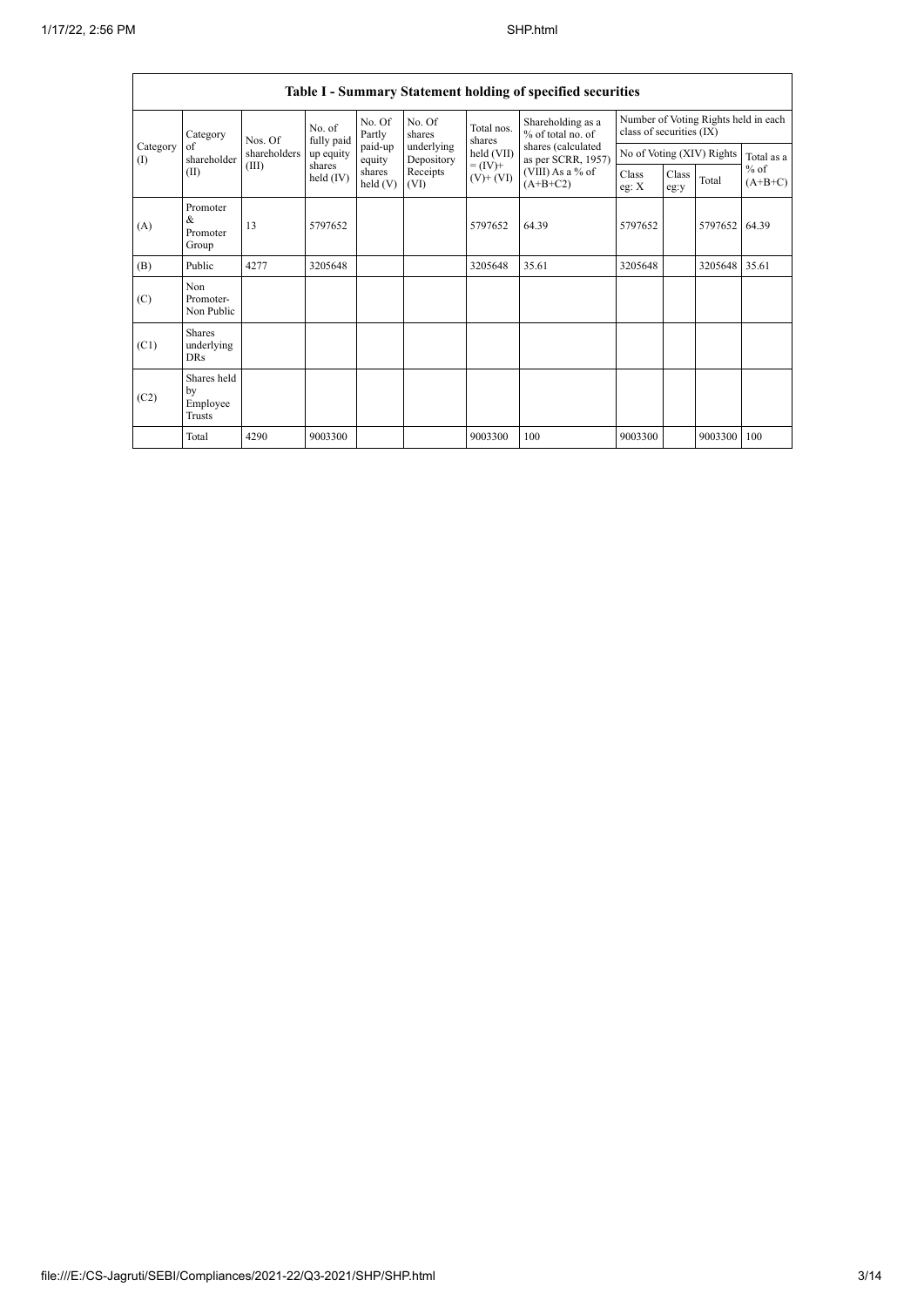|                 |                                           |                                                                                          |                                                                      |                                                                                                               | Table I - Summary Statement holding of specified securities                                                                                                                     |                                          |                                                  |                                                                     |                                                  |                                           |
|-----------------|-------------------------------------------|------------------------------------------------------------------------------------------|----------------------------------------------------------------------|---------------------------------------------------------------------------------------------------------------|---------------------------------------------------------------------------------------------------------------------------------------------------------------------------------|------------------------------------------|--------------------------------------------------|---------------------------------------------------------------------|--------------------------------------------------|-------------------------------------------|
| Category<br>(1) | Category<br>of<br>shareholder<br>(II)     | No. Of<br><b>Shares</b><br>Underlying<br>Outstanding<br>convertible<br>securities<br>(X) | No. of<br>Shares<br>Underlying<br>Outstanding<br>Warrants<br>$(X_i)$ | No. Of Shares<br>Underlying<br>Outstanding<br>convertible<br>securities and<br>No. Of<br>Warrants (Xi)<br>(a) | Shareholding, as a<br>% assuming full<br>conversion of<br>convertible securities<br>(as a percentage of<br>diluted share capital)<br>$(XI) = (VII)+(X) As$<br>a % of $(A+B+C2)$ | Number of<br>Locked in<br>shares $(XII)$ |                                                  | Number of<br>Shares pledged<br>or otherwise<br>encumbered<br>(XIII) |                                                  | Number of<br>equity shares                |
|                 |                                           |                                                                                          |                                                                      |                                                                                                               |                                                                                                                                                                                 | No.<br>(a)                               | As a<br>$%$ of<br>total<br>Shares<br>held<br>(b) | No. (a)                                                             | As a<br>$%$ of<br>total<br>Shares<br>held<br>(b) | held in<br>dematerialized<br>form $(XIV)$ |
| (A)             | Promoter<br>$\&$<br>Promoter<br>Group     |                                                                                          |                                                                      |                                                                                                               | 64.39                                                                                                                                                                           |                                          |                                                  | 483089 8.33                                                         |                                                  | 5797652                                   |
| (B)             | Public                                    |                                                                                          |                                                                      |                                                                                                               | 35.61                                                                                                                                                                           |                                          |                                                  |                                                                     |                                                  | 3006858                                   |
| (C)             | Non<br>Promoter-<br>Non Public            |                                                                                          |                                                                      |                                                                                                               |                                                                                                                                                                                 |                                          |                                                  |                                                                     |                                                  |                                           |
| (C1)            | <b>Shares</b><br>underlying<br><b>DRs</b> |                                                                                          |                                                                      |                                                                                                               |                                                                                                                                                                                 |                                          |                                                  |                                                                     |                                                  |                                           |
| (C2)            | Shares held<br>by<br>Employee<br>Trusts   |                                                                                          |                                                                      |                                                                                                               |                                                                                                                                                                                 |                                          |                                                  |                                                                     |                                                  |                                           |
|                 | Total                                     |                                                                                          |                                                                      |                                                                                                               | 100                                                                                                                                                                             |                                          |                                                  | 483089 5.37                                                         |                                                  | 8804510                                   |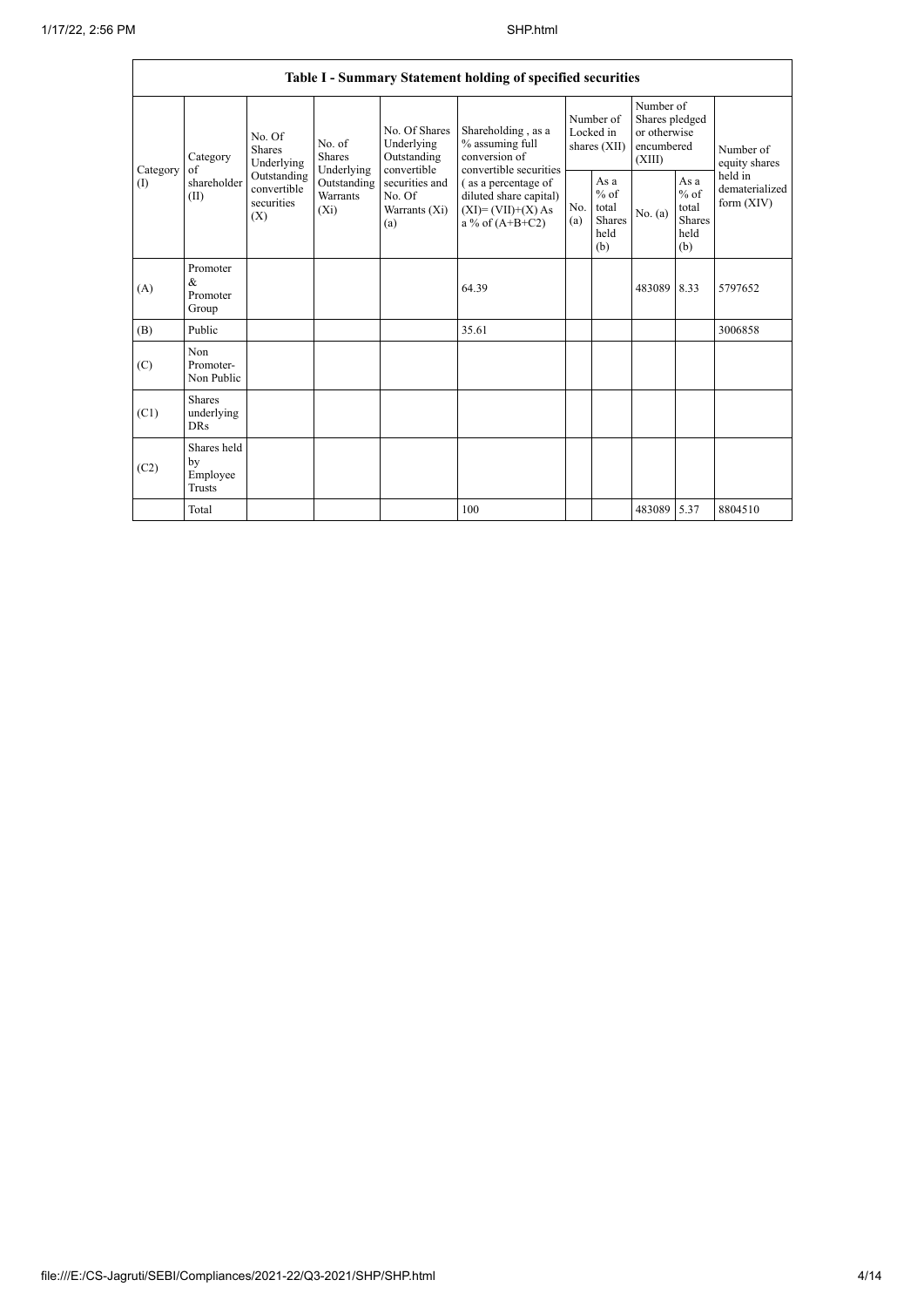|                                                                                             | Table II - Statement showing shareholding pattern of the Promoter and Promoter Group                                |                                                                              |                            |                                 |                                    |                             |                                              |                               |               |                                 |                           |
|---------------------------------------------------------------------------------------------|---------------------------------------------------------------------------------------------------------------------|------------------------------------------------------------------------------|----------------------------|---------------------------------|------------------------------------|-----------------------------|----------------------------------------------|-------------------------------|---------------|---------------------------------|---------------------------|
|                                                                                             |                                                                                                                     |                                                                              | No. of                     | No.<br>Of                       | No. Of                             | Total<br>nos.               | Shareholding<br>as a % of total              | each class of securities (IX) |               | Number of Voting Rights held in |                           |
| Sr.                                                                                         | Category & Name<br>of the                                                                                           | Nos. Of<br>shareholders                                                      | fully<br>paid up<br>equity | Partly<br>paid-<br>up           | shares<br>underlying<br>Depository | shares<br>held<br>$(VII) =$ | no. of shares<br>(calculated as<br>per SCRR, | No of Voting (XIV) Rights     |               |                                 | Total<br>as a %<br>of     |
|                                                                                             | Shareholders (I)                                                                                                    | (III)                                                                        | shares<br>held $(IV)$      | equity<br>shares<br>held<br>(V) | Receipts<br>(VI)                   | $(IV)$ +<br>$(V)$ +<br>(VI) | 1957) (VIII)<br>As a % of<br>$(A+B+C2)$      | Class eg:<br>X                | Class<br>eg:y | Total                           | Total<br>Voting<br>rights |
| А                                                                                           | Table II - Statement showing shareholding pattern of the Promoter and Promoter Group                                |                                                                              |                            |                                 |                                    |                             |                                              |                               |               |                                 |                           |
| (1)                                                                                         | Indian                                                                                                              |                                                                              |                            |                                 |                                    |                             |                                              |                               |               |                                 |                           |
| (a)                                                                                         | Individuals/Hindu<br>undivided Family                                                                               | 8                                                                            | 1743485                    |                                 |                                    | 1743485                     | 19.36                                        | 1743485                       |               | 1743485                         | 19.36                     |
| (d)                                                                                         | Any Other<br>(specify)                                                                                              | 5                                                                            | 4054167                    |                                 |                                    | 4054167                     | 45.03                                        | 4054167                       |               | 4054167                         | 45.03                     |
| Sub-Total (A)<br>(1)                                                                        |                                                                                                                     | 13                                                                           | 5797652                    |                                 |                                    | 5797652                     | 64.39                                        | 5797652                       |               | 5797652                         | 64.39                     |
| (2)                                                                                         | Foreign                                                                                                             |                                                                              |                            |                                 |                                    |                             |                                              |                               |               |                                 |                           |
| Total<br>Shareholding<br>of Promoter<br>and Promoter<br>Group $(A)=$<br>$(A)(1)+(A)$<br>(2) |                                                                                                                     | 13                                                                           | 5797652                    |                                 |                                    | 5797652                     | 64.39                                        | 5797652                       |               | 5797652 64.39                   |                           |
| B                                                                                           |                                                                                                                     | Table III - Statement showing shareholding pattern of the Public shareholder |                            |                                 |                                    |                             |                                              |                               |               |                                 |                           |
| (1)                                                                                         | Institutions                                                                                                        |                                                                              |                            |                                 |                                    |                             |                                              |                               |               |                                 |                           |
| (a)                                                                                         | Mutual Funds                                                                                                        | $\mathbf{1}$                                                                 | 100                        |                                 |                                    | 100                         | $\boldsymbol{0}$                             | 100                           |               | 100                             | $\boldsymbol{0}$          |
| Sub-Total (B)<br>(1)                                                                        |                                                                                                                     | $\mathbf{1}$                                                                 | 100                        |                                 |                                    | 100                         | $\boldsymbol{0}$                             | 100                           |               | 100                             | $\mathbf{0}$              |
| (3)                                                                                         | Non-institutions                                                                                                    |                                                                              |                            |                                 |                                    |                             |                                              |                               |               |                                 |                           |
| (a(i))                                                                                      | Individuals -<br>i.Individual<br>shareholders<br>holding nominal<br>share capital up to<br>Rs. 2 lakhs.             | 4212                                                                         | 1475505                    |                                 |                                    | 1475505                     | 16.39                                        | 1475505                       |               | 1475505                         | 16.39                     |
| (a(ii))                                                                                     | Individuals - ii.<br>Individual<br>shareholders<br>holding nominal<br>share capital in<br>excess of Rs. 2<br>lakhs. | 15                                                                           | 1686385                    |                                 |                                    | 1686385                     | 18.73                                        | 1686385                       |               | 1686385                         | 18.73                     |
| (b)                                                                                         | NBFCs registered<br>with RBI                                                                                        | $\mathbf{1}$                                                                 | 500                        |                                 |                                    | 500                         | 0.01                                         | 500                           |               | 500                             | 0.01                      |
| (e)                                                                                         | Any Other<br>(specify)                                                                                              | 48                                                                           | 43158                      |                                 |                                    | 43158                       | 0.48                                         | 43158                         |               | 43158                           | 0.48                      |
| Sub-Total (B)<br>(3)                                                                        |                                                                                                                     | 4276                                                                         | 3205548                    |                                 |                                    | 3205548                     | 35.6                                         | 3205548                       |               | 3205548                         | 35.6                      |
| <b>Total Public</b><br>Shareholding<br>$(B)= (B)(1) +$<br>$(B)(2)+(B)(3)$                   |                                                                                                                     | 4277                                                                         | 3205648                    |                                 |                                    | 3205648                     | 35.61                                        | 3205648                       |               | 3205648                         | 35.61                     |
| $\mathbf C$                                                                                 | Table IV - Statement showing shareholding pattern of the Non Promoter- Non Public shareholder                       |                                                                              |                            |                                 |                                    |                             |                                              |                               |               |                                 |                           |
| Total (<br>$A+B+C2$ )                                                                       |                                                                                                                     | 4290                                                                         | 9003300                    |                                 |                                    | 9003300                     | 100                                          | 9003300                       |               | 9003300                         | 100                       |
| Total<br>$(A+B+C)$                                                                          |                                                                                                                     | 4290                                                                         | 9003300                    |                                 |                                    | 9003300                     | 100                                          | 9003300                       |               | 9003300                         | 100                       |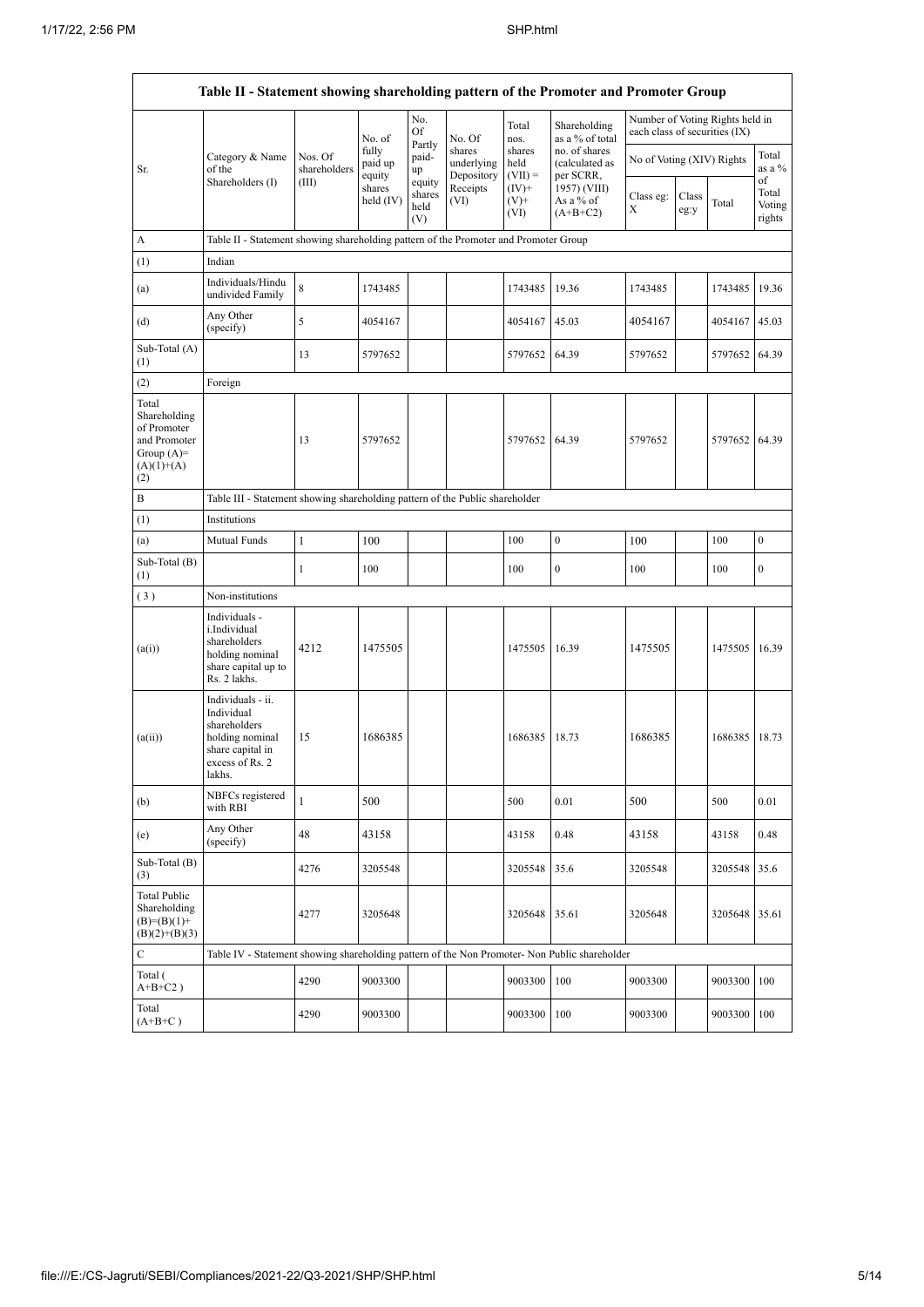r

|                                                                                         | Table II - Statement showing shareholding pattern of the Promoter and Promoter Group |                                                                                      |                                                             |                                                                                                            |  |                                        |                                                                     |                                                         |                                           |  |  |
|-----------------------------------------------------------------------------------------|--------------------------------------------------------------------------------------|--------------------------------------------------------------------------------------|-------------------------------------------------------------|------------------------------------------------------------------------------------------------------------|--|----------------------------------------|---------------------------------------------------------------------|---------------------------------------------------------|-------------------------------------------|--|--|
|                                                                                         | No. Of<br><b>Shares</b><br>Underlying                                                | No. of<br>Shares<br>Underlying                                                       | No. Of Shares<br>Underlying<br>Outstanding                  | Shareholding, as a %<br>assuming full conversion<br>of convertible securities (                            |  | Number of<br>Locked in<br>shares (XII) | Number of<br>Shares pledged<br>or otherwise<br>encumbered<br>(XIII) |                                                         | Number of<br>equity shares                |  |  |
| Sr.                                                                                     | Outstanding<br>convertible<br>securities<br>(X)                                      | Outstanding<br>Warrants<br>$(X_i)$                                                   | convertible<br>securities and<br>No. Of Warrants<br>(Xi)(a) | as a percentage of diluted<br>share capital) $(XI)$ =<br>$(VII)+(X)$ As a % of<br>No.<br>$(A+B+C2)$<br>(a) |  |                                        | No. (a)                                                             | As a<br>$%$ of<br>total<br><b>Shares</b><br>held<br>(b) | held in<br>dematerialized<br>form $(XIV)$ |  |  |
| A                                                                                       |                                                                                      | Table II - Statement showing shareholding pattern of the Promoter and Promoter Group |                                                             |                                                                                                            |  |                                        |                                                                     |                                                         |                                           |  |  |
| (1)                                                                                     | Indian                                                                               |                                                                                      |                                                             |                                                                                                            |  |                                        |                                                                     |                                                         |                                           |  |  |
| (a)                                                                                     |                                                                                      |                                                                                      |                                                             | 19.36                                                                                                      |  |                                        | 483089                                                              | 27.71                                                   | 1743485                                   |  |  |
| (d)                                                                                     |                                                                                      |                                                                                      |                                                             | 45.03                                                                                                      |  |                                        | $\mathbf{0}$                                                        | $\mathbf{0}$                                            | 4054167                                   |  |  |
| Sub-Total (A)<br>(1)                                                                    |                                                                                      |                                                                                      |                                                             | 64.39                                                                                                      |  |                                        | 483089                                                              | 8.33                                                    | 5797652                                   |  |  |
| (2)                                                                                     | Foreign                                                                              |                                                                                      |                                                             |                                                                                                            |  |                                        |                                                                     |                                                         |                                           |  |  |
| Total<br>Shareholding<br>of Promoter<br>and Promoter<br>Group $(A)=$<br>$(A)(1)+(A)(2)$ |                                                                                      |                                                                                      |                                                             | 64.39                                                                                                      |  |                                        | 483089 8.33                                                         |                                                         | 5797652                                   |  |  |
| B                                                                                       |                                                                                      |                                                                                      |                                                             | Table III - Statement showing shareholding pattern of the Public shareholder                               |  |                                        |                                                                     |                                                         |                                           |  |  |
| (1)                                                                                     | Institutions                                                                         |                                                                                      |                                                             |                                                                                                            |  |                                        |                                                                     |                                                         |                                           |  |  |
| (a)                                                                                     |                                                                                      |                                                                                      |                                                             | $\boldsymbol{0}$                                                                                           |  |                                        |                                                                     |                                                         | $\boldsymbol{0}$                          |  |  |
| $Sub-Total(B)$<br>(1)                                                                   |                                                                                      |                                                                                      |                                                             | $\overline{0}$                                                                                             |  |                                        |                                                                     |                                                         | $\mathbf{0}$                              |  |  |
| (3)                                                                                     | Non-institutions                                                                     |                                                                                      |                                                             |                                                                                                            |  |                                        |                                                                     |                                                         |                                           |  |  |
| (a(i))                                                                                  |                                                                                      |                                                                                      |                                                             | 16.39                                                                                                      |  |                                        |                                                                     |                                                         | 1278215                                   |  |  |
| (a(ii))                                                                                 |                                                                                      |                                                                                      |                                                             | 18.73                                                                                                      |  |                                        |                                                                     |                                                         | 1686385                                   |  |  |
| (b)                                                                                     |                                                                                      |                                                                                      |                                                             | 0.01                                                                                                       |  |                                        |                                                                     |                                                         | 500                                       |  |  |
| (e)                                                                                     |                                                                                      |                                                                                      |                                                             | 0.48                                                                                                       |  |                                        |                                                                     |                                                         | 41758                                     |  |  |
| Sub-Total (B)<br>(3)                                                                    |                                                                                      |                                                                                      |                                                             | 35.6                                                                                                       |  |                                        |                                                                     |                                                         | 3006858                                   |  |  |
| <b>Total Public</b><br>Shareholding<br>$(B)=(B)(1)+$<br>$(B)(2)+(B)(3)$                 |                                                                                      |                                                                                      |                                                             | 35.61                                                                                                      |  |                                        |                                                                     |                                                         | 3006858                                   |  |  |
| $\mathbf C$                                                                             |                                                                                      |                                                                                      |                                                             | Table IV - Statement showing shareholding pattern of the Non Promoter- Non Public shareholder              |  |                                        |                                                                     |                                                         |                                           |  |  |
| Total (<br>$A+B+C2$ )                                                                   |                                                                                      |                                                                                      |                                                             | 100                                                                                                        |  |                                        |                                                                     |                                                         | 8804510                                   |  |  |
| Total $(A+B+C)$<br>$\lambda$                                                            |                                                                                      |                                                                                      |                                                             | 100                                                                                                        |  |                                        | 483089 5.37                                                         |                                                         | 8804510                                   |  |  |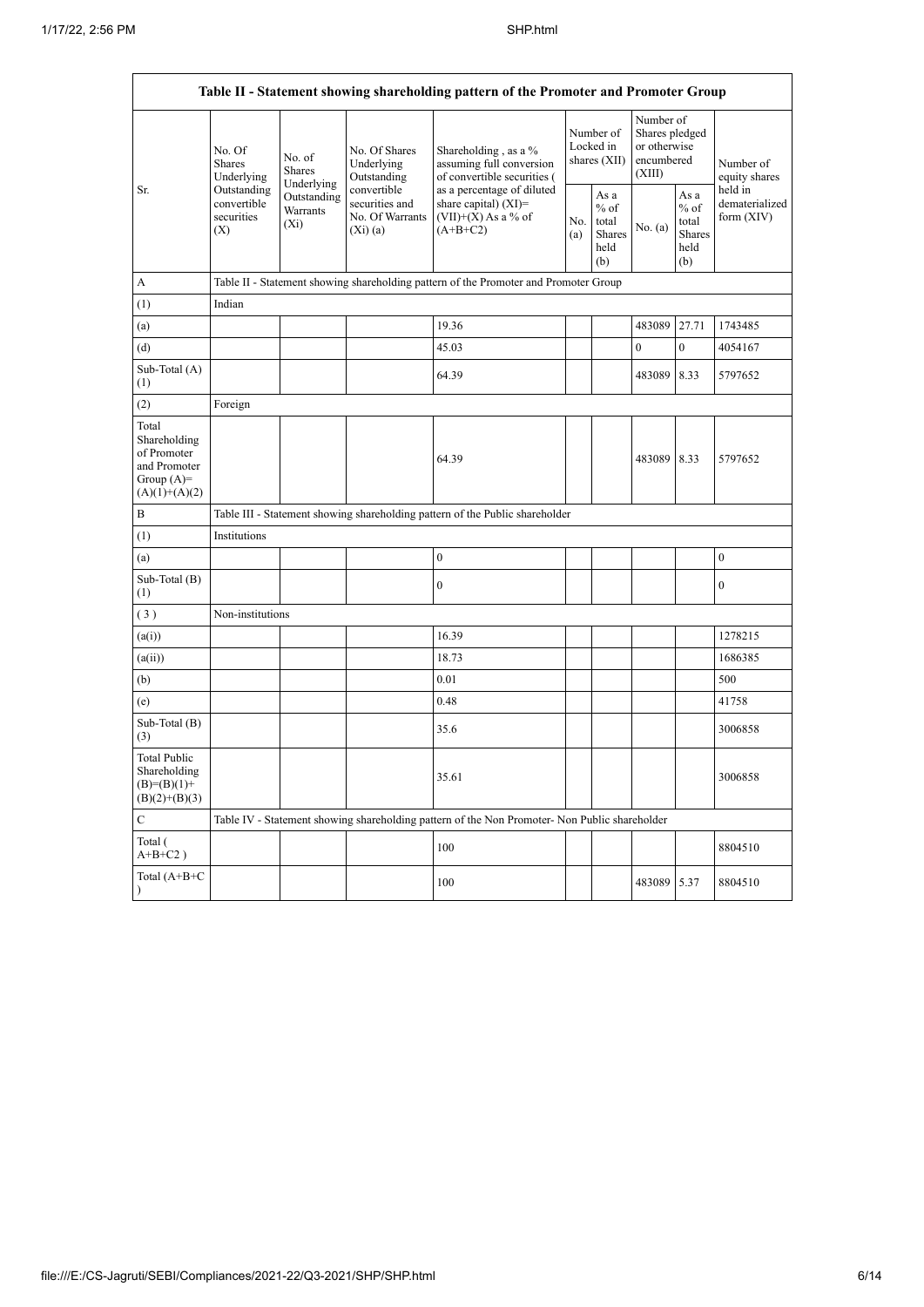|                                                                                                                      |                                                 |                                                   |                                                 | Individuals/Hindu undivided Family             |                                                    |                                                 |                                                 |
|----------------------------------------------------------------------------------------------------------------------|-------------------------------------------------|---------------------------------------------------|-------------------------------------------------|------------------------------------------------|----------------------------------------------------|-------------------------------------------------|-------------------------------------------------|
| Searial No.                                                                                                          | $\mathbf{1}$                                    | $\overline{2}$                                    | 3                                               | $\overline{4}$                                 | 5                                                  | 6                                               | 7                                               |
| Name of the<br>Shareholders (I)                                                                                      | <b>DIWAKAR</b><br><b>SANKU</b><br><b>SHETTY</b> | <b>YASHODA</b><br><b>DIWAKAR</b><br><b>SHETTY</b> | <b>RAKSHA</b><br><b>PRAVEEN</b><br><b>MALLY</b> | <b>NIKSHA</b><br><b>KARTIK</b><br><b>NAYAK</b> | <b>DAKSHRAJ</b><br><b>DIWAKAR</b><br><b>SHETTY</b> | <b>PRAVEEN</b><br><b>VITTAL</b><br><b>MALLY</b> | <b>KARTIK</b><br><b>MANOHAR</b><br><b>NAYAK</b> |
| PAN(II)                                                                                                              | AAJPS9636B                                      | AAQPS4696E                                        | AAKPS5416J                                      | AAKPS5415M                                     | ARRPS0523L                                         | AANPM3902G                                      | ABEPN0021D                                      |
| No. of fully paid<br>up equity shares<br>held (IV)                                                                   | 486070                                          | 308640                                            | 299020                                          | 297010                                         | 276250                                             | 44095                                           | 28700                                           |
| No. Of Partly paid-<br>up equity shares<br>held (V)                                                                  |                                                 |                                                   |                                                 |                                                |                                                    |                                                 |                                                 |
| No. Of shares<br>underlying<br>Depository<br>Receipts (VI)                                                           |                                                 |                                                   |                                                 |                                                |                                                    |                                                 |                                                 |
| Total nos. shares<br>held $(VII) = (IV) +$<br>$(V)$ + $(VI)$                                                         | 486070                                          | 308640                                            | 299020                                          | 297010                                         | 276250                                             | 44095                                           | 28700                                           |
| Shareholding as a<br>% of total no. of<br>shares (calculated<br>as per SCRR,<br>1957) (VIII) As a<br>% of $(A+B+C2)$ | 5.4                                             | 3.43                                              | 3.32                                            | 3.3                                            | 3.07                                               | 0.49                                            | 0.32                                            |
| Number of Voting Rights held in each class of securities (IX)                                                        |                                                 |                                                   |                                                 |                                                |                                                    |                                                 |                                                 |
| Class eg:X                                                                                                           | 486070                                          | 308640                                            | 299020                                          | 297010                                         | 276250                                             | 44095                                           | 28700                                           |
| Class eg:y                                                                                                           |                                                 |                                                   |                                                 |                                                |                                                    |                                                 |                                                 |
| Total                                                                                                                | 486070                                          | 308640                                            | 299020                                          | 297010                                         | 276250                                             | 44095                                           | 28700                                           |
| Total as a % of<br>Total Voting rights                                                                               | 5.4                                             | 3.43                                              | 3.32                                            | 3.3                                            | 3.07                                               | 0.49                                            | 0.32                                            |
| No. Of Shares<br>Underlying<br>Outstanding<br>convertible<br>securities $(X)$                                        |                                                 |                                                   |                                                 |                                                |                                                    |                                                 |                                                 |
| No. of Shares<br>Underlying<br>Outstanding<br>Warrants (Xi)                                                          |                                                 |                                                   |                                                 |                                                |                                                    |                                                 |                                                 |
| No. Of Shares<br>Underlying<br>Outstanding<br>convertible<br>securities and No.<br>Of Warrants (Xi)<br>(a)           |                                                 |                                                   |                                                 |                                                |                                                    |                                                 |                                                 |
| Shareholding, as a<br>% assuming full<br>conversion of<br>convertible<br>securities (as a<br>percentage of           | 5.4                                             | 3.43                                              | 3.32                                            | 3.3                                            | 3.07                                               | 0.49                                            | 0.32                                            |
| diluted share<br>capital) $(XI)$ =<br>$(VII)+(Xi)(a) As a$<br>% of $(A+B+C2)$                                        |                                                 |                                                   |                                                 |                                                |                                                    |                                                 |                                                 |
| Number of Locked in shares (XII)                                                                                     |                                                 |                                                   |                                                 |                                                |                                                    |                                                 |                                                 |
| No. (a)                                                                                                              |                                                 |                                                   |                                                 |                                                |                                                    |                                                 |                                                 |
| As a % of total<br>Shares held (b)                                                                                   |                                                 |                                                   |                                                 |                                                |                                                    |                                                 |                                                 |
| Number of Shares pledged or otherwise encumbered (XIII)                                                              |                                                 |                                                   |                                                 |                                                |                                                    |                                                 |                                                 |
| No. (a)                                                                                                              | 410294                                          | $\boldsymbol{0}$                                  | $\boldsymbol{0}$                                | $\boldsymbol{0}$                               | $\boldsymbol{0}$                                   | 44095                                           | 28700                                           |
| As a % of total<br>Shares held (b)                                                                                   | 84.41                                           | $\boldsymbol{0}$                                  | $\boldsymbol{0}$                                | $\boldsymbol{0}$                               | $\boldsymbol{0}$                                   | 100                                             | 100                                             |
| Number of equity<br>shares held in<br>dematerialized<br>form (XIV)                                                   | 486070                                          | 308640                                            | 299020                                          | 297010                                         | 276250                                             | 44095                                           | 28700                                           |
| Reason for not providing PAN                                                                                         |                                                 |                                                   |                                                 |                                                |                                                    |                                                 |                                                 |
| Reason for not<br>providing PAN                                                                                      |                                                 |                                                   |                                                 |                                                |                                                    |                                                 |                                                 |
| Shareholder type                                                                                                     | Promoter                                        | Promoter                                          | Promoter                                        | Promoter                                       | Promoter                                           | Promoter                                        | Promoter                                        |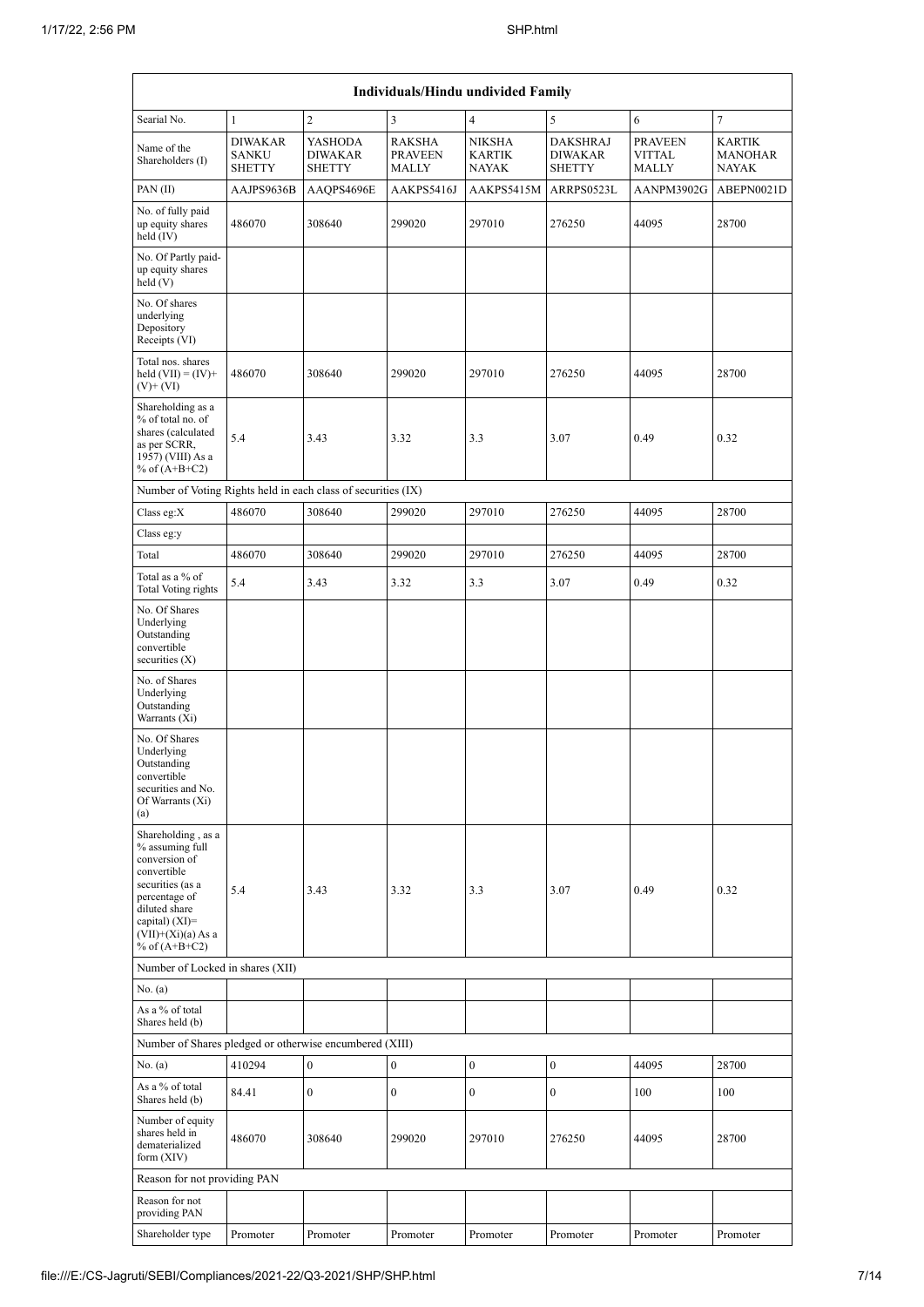|                                                                                                                                                                                          | Individuals/Hindu undivided Family                            |                       |  |  |  |  |  |  |
|------------------------------------------------------------------------------------------------------------------------------------------------------------------------------------------|---------------------------------------------------------------|-----------------------|--|--|--|--|--|--|
| Searial No.                                                                                                                                                                              | $\,$ 8 $\,$                                                   |                       |  |  |  |  |  |  |
| Name of the<br>Shareholders (I)                                                                                                                                                          | DHANIKA KARTIK NAYAK                                          | Click here to go back |  |  |  |  |  |  |
| PAN(II)                                                                                                                                                                                  | AFAPN6267K                                                    | Total                 |  |  |  |  |  |  |
| No. of fully paid<br>up equity shares<br>$held$ (IV)                                                                                                                                     | 3700                                                          | 1743485               |  |  |  |  |  |  |
| No. Of Partly paid-<br>up equity shares<br>held(V)                                                                                                                                       |                                                               |                       |  |  |  |  |  |  |
| No. Of shares<br>underlying<br>Depository<br>Receipts (VI)                                                                                                                               |                                                               |                       |  |  |  |  |  |  |
| Total nos. shares<br>held $(VII) = (IV) +$<br>$(V)$ + $(VI)$                                                                                                                             | 3700                                                          | 1743485               |  |  |  |  |  |  |
| Shareholding as a<br>% of total no. of<br>shares (calculated<br>as per SCRR,<br>1957) (VIII) As a<br>% of $(A+B+C2)$                                                                     | 0.04                                                          | 19.36                 |  |  |  |  |  |  |
|                                                                                                                                                                                          | Number of Voting Rights held in each class of securities (IX) |                       |  |  |  |  |  |  |
| Class eg: $X$                                                                                                                                                                            | 3700                                                          | 1743485               |  |  |  |  |  |  |
| Class eg:y                                                                                                                                                                               |                                                               |                       |  |  |  |  |  |  |
| Total                                                                                                                                                                                    | 3700                                                          | 1743485               |  |  |  |  |  |  |
| Total as a % of<br>Total Voting rights                                                                                                                                                   | 0.04                                                          | 19.36                 |  |  |  |  |  |  |
| No. Of Shares<br>Underlying<br>Outstanding<br>convertible<br>securities $(X)$                                                                                                            |                                                               |                       |  |  |  |  |  |  |
| No. of Shares<br>Underlying<br>Outstanding<br>Warrants (Xi)                                                                                                                              |                                                               |                       |  |  |  |  |  |  |
| No. Of Shares<br>Underlying<br>Outstanding<br>convertible<br>securities and No.<br>Of Warrants (Xi)<br>(a)                                                                               |                                                               |                       |  |  |  |  |  |  |
| Shareholding, as a<br>% assuming full<br>conversion of<br>convertible<br>securities (as a<br>percentage of<br>diluted share<br>capital) (XI)=<br>$(VII)+(Xi)(a)$ As a<br>% of $(A+B+C2)$ | 0.04                                                          | 19.36                 |  |  |  |  |  |  |
| Number of Locked in shares (XII)                                                                                                                                                         |                                                               |                       |  |  |  |  |  |  |
| No. (a)                                                                                                                                                                                  |                                                               |                       |  |  |  |  |  |  |
| As a $\%$ of total<br>Shares held (b)                                                                                                                                                    |                                                               |                       |  |  |  |  |  |  |
|                                                                                                                                                                                          | Number of Shares pledged or otherwise encumbered (XIII)       |                       |  |  |  |  |  |  |
| No. (a)                                                                                                                                                                                  | $\boldsymbol{0}$                                              | 483089                |  |  |  |  |  |  |
| As a % of total<br>Shares held (b)                                                                                                                                                       | $\boldsymbol{0}$                                              | 27.71                 |  |  |  |  |  |  |
| Number of equity<br>shares held in<br>dematerialized<br>form (XIV)                                                                                                                       | 3700                                                          | 1743485               |  |  |  |  |  |  |
| Reason for not providing PAN                                                                                                                                                             |                                                               |                       |  |  |  |  |  |  |
| Reason for not<br>providing PAN                                                                                                                                                          |                                                               |                       |  |  |  |  |  |  |
| Shareholder type                                                                                                                                                                         | Promoter                                                      |                       |  |  |  |  |  |  |
|                                                                                                                                                                                          |                                                               |                       |  |  |  |  |  |  |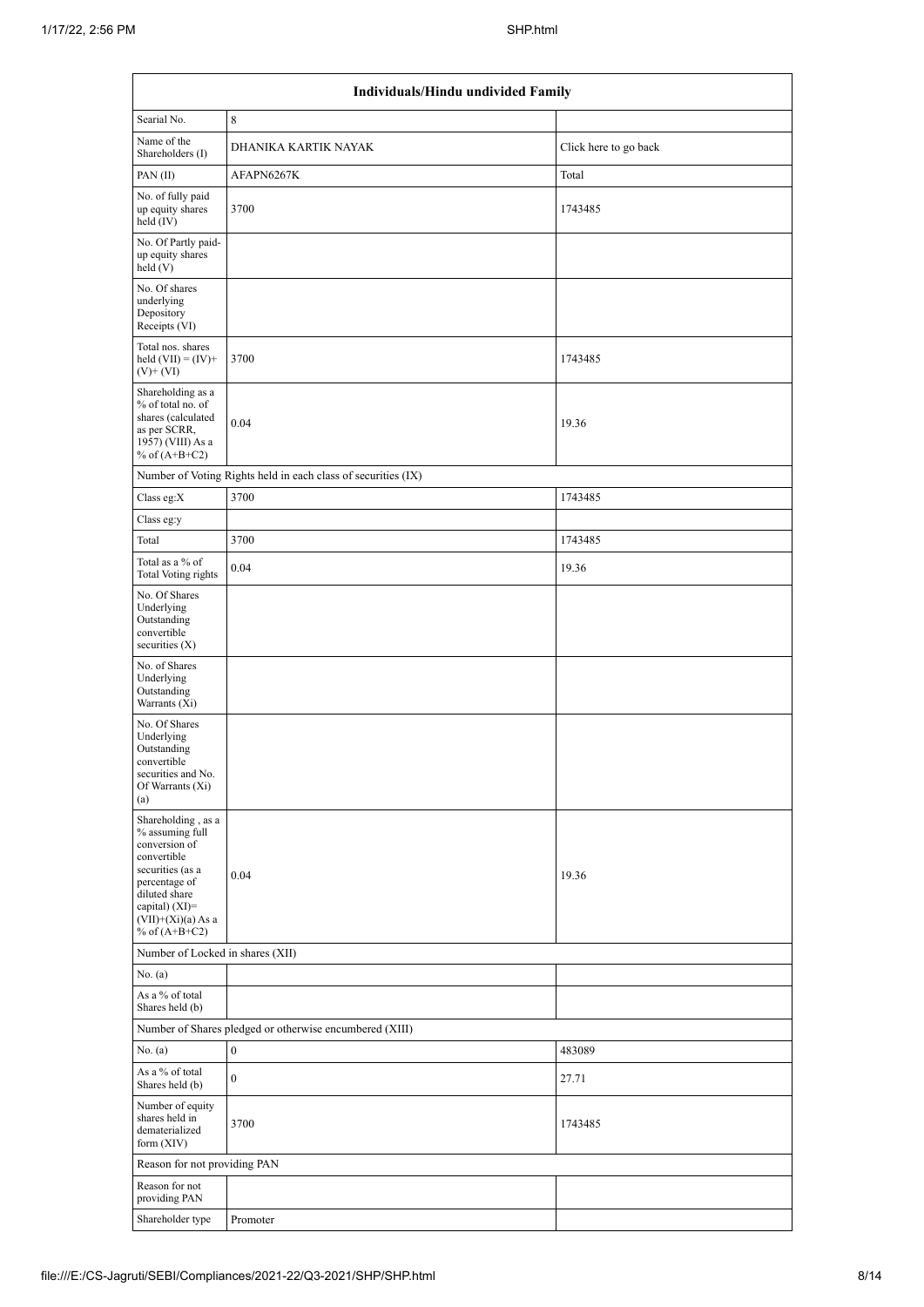| Any Other (specify)                                                                                                                                                                    |                                                         |                                                                       |                                                               |                                                                 |                                                 |                             |  |  |  |  |
|----------------------------------------------------------------------------------------------------------------------------------------------------------------------------------------|---------------------------------------------------------|-----------------------------------------------------------------------|---------------------------------------------------------------|-----------------------------------------------------------------|-------------------------------------------------|-----------------------------|--|--|--|--|
| Searial No.                                                                                                                                                                            | $\mathbf{1}$                                            | $\mathfrak{2}$                                                        | 3                                                             | $\overline{4}$                                                  | 5                                               |                             |  |  |  |  |
| Category                                                                                                                                                                               | <b>Bodies Corporate</b>                                 | <b>Bodies Corporate</b>                                               | <b>Bodies Corporate</b>                                       | <b>Bodies Corporate</b>                                         | <b>Bodies</b><br>Corporate                      | Click<br>here to<br>go back |  |  |  |  |
| Name of the<br>Shareholders (I)                                                                                                                                                        | <b>SHETRON</b><br><b>ENTERPRISES</b><br>PRIVATE LTD     | <b>BUNTS</b><br><b>PROPERTIES</b><br><b>PRIVATE</b><br><b>LIMITED</b> | <b>KONJAL</b><br><b>MACHINES</b><br><b>PRIVATE</b><br>LIMITED | <b>GREEN ECOLOGICAL</b><br><b>MANAGED SERVICES</b><br>PVT. LTD. | <b>FIBRE</b><br><b>SHELLS</b><br><b>LIMITED</b> |                             |  |  |  |  |
| PAN(II)                                                                                                                                                                                | AAACS8709H                                              | AAACK2452P                                                            | AAACK2484P                                                    | AADCG0590M                                                      | AAACF0893P                                      | Total                       |  |  |  |  |
| No. of the<br>Shareholders (I)                                                                                                                                                         | 1                                                       | $\mathbf{1}$                                                          | $\mathbf{1}$                                                  | $\mathbf{1}$                                                    | $\mathbf{1}$                                    | 5                           |  |  |  |  |
| No. of fully paid<br>up equity shares<br>held (IV)                                                                                                                                     | 1713617                                                 | 1133057                                                               | 858055                                                        | 304280                                                          | 45158                                           | 4054167                     |  |  |  |  |
| No. Of Partly paid-<br>up equity shares<br>held (V)                                                                                                                                    |                                                         |                                                                       |                                                               |                                                                 |                                                 |                             |  |  |  |  |
| No. Of shares<br>underlying<br>Depository<br>Receipts (VI)                                                                                                                             |                                                         |                                                                       |                                                               |                                                                 |                                                 |                             |  |  |  |  |
| Total nos. shares<br>held $(VII) = (IV) +$<br>$(V)$ + $(VI)$                                                                                                                           | 1713617                                                 | 1133057                                                               | 858055                                                        | 304280                                                          | 45158                                           | 4054167                     |  |  |  |  |
| Shareholding as a<br>% of total no. of<br>shares (calculated<br>as per SCRR,<br>1957) (VIII) As a<br>% of $(A+B+C2)$                                                                   | 19.03                                                   | 12.58                                                                 | 9.53                                                          | 3.38                                                            | 0.5                                             | 45.03                       |  |  |  |  |
| Number of Voting Rights held in each class of securities (IX)                                                                                                                          |                                                         |                                                                       |                                                               |                                                                 |                                                 |                             |  |  |  |  |
| Class eg: X                                                                                                                                                                            | 1713617                                                 | 1133057                                                               | 858055                                                        | 304280                                                          | 45158                                           | 4054167                     |  |  |  |  |
| Class eg:y                                                                                                                                                                             |                                                         |                                                                       |                                                               |                                                                 |                                                 |                             |  |  |  |  |
| Total                                                                                                                                                                                  | 1713617                                                 | 1133057                                                               | 858055                                                        | 304280                                                          | 45158                                           | 4054167                     |  |  |  |  |
| Total as a % of<br>Total Voting rights                                                                                                                                                 | 19.03                                                   | 12.58                                                                 | 9.53                                                          | 3.38                                                            | 0.5                                             | 45.03                       |  |  |  |  |
| No. Of Shares<br>Underlying<br>Outstanding<br>convertible<br>securities $(X)$                                                                                                          |                                                         |                                                                       |                                                               |                                                                 |                                                 |                             |  |  |  |  |
| No. of Shares<br>Underlying<br>Outstanding<br>Warrants (Xi)                                                                                                                            |                                                         |                                                                       |                                                               |                                                                 |                                                 |                             |  |  |  |  |
| No. Of Shares<br>Underlying<br>Outstanding<br>convertible<br>securities and No.<br>Of Warrants (Xi)<br>(a)                                                                             |                                                         |                                                                       |                                                               |                                                                 |                                                 |                             |  |  |  |  |
| Shareholding, as a<br>% assuming full<br>conversion of<br>convertible<br>securities (as a<br>percentage of<br>diluted share<br>capital) $(XI)=$<br>$(VII)+(X)$ As a %<br>of $(A+B+C2)$ | 19.03                                                   | 12.58                                                                 | 9.53                                                          | 3.38                                                            | 0.5                                             | 45.03                       |  |  |  |  |
| Number of Locked in shares (XII)                                                                                                                                                       |                                                         |                                                                       |                                                               |                                                                 |                                                 |                             |  |  |  |  |
| No. (a)                                                                                                                                                                                |                                                         |                                                                       |                                                               |                                                                 |                                                 |                             |  |  |  |  |
| As a % of total<br>Shares held (b)                                                                                                                                                     |                                                         |                                                                       |                                                               |                                                                 |                                                 |                             |  |  |  |  |
|                                                                                                                                                                                        | Number of Shares pledged or otherwise encumbered (XIII) |                                                                       |                                                               |                                                                 |                                                 |                             |  |  |  |  |
| No. (a)                                                                                                                                                                                | $\mathbf{0}$                                            | $\boldsymbol{0}$                                                      | $\boldsymbol{0}$                                              | $\boldsymbol{0}$                                                | $\boldsymbol{0}$                                | $\boldsymbol{0}$            |  |  |  |  |
| As a % of total<br>Shares held (b)                                                                                                                                                     | $\mathbf{0}$                                            | $\boldsymbol{0}$                                                      | $\boldsymbol{0}$                                              | $\mathbf{0}$                                                    | $\boldsymbol{0}$                                | $\overline{0}$              |  |  |  |  |
| Number of equity<br>shares held in                                                                                                                                                     | 1713617                                                 | 1133057                                                               | 858055                                                        | 304280                                                          | 45158                                           | 4054167                     |  |  |  |  |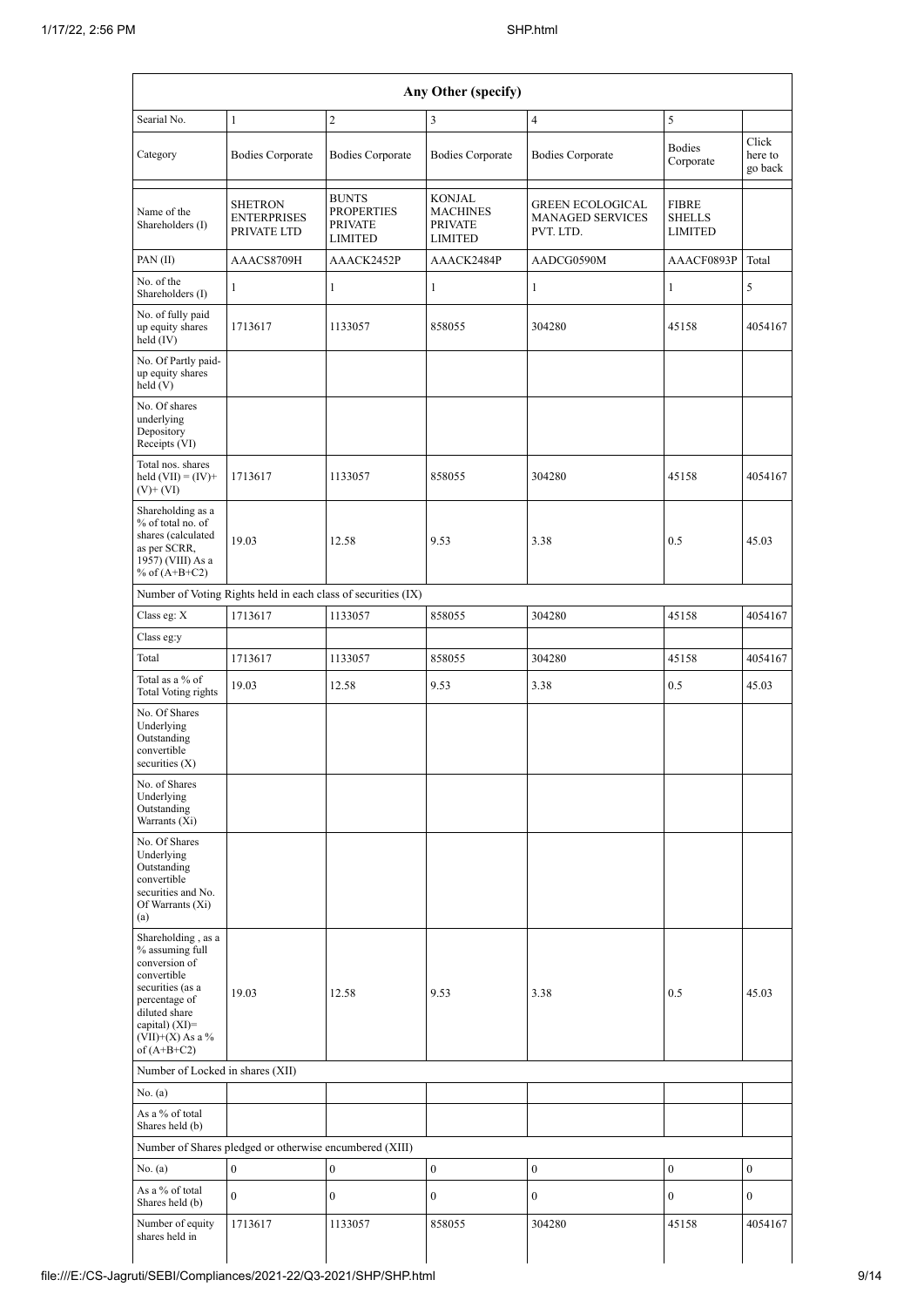| dematerialized<br>form $(XIV)$  |          |          |          |          |          |  |  |  |
|---------------------------------|----------|----------|----------|----------|----------|--|--|--|
| Reason for not providing PAN    |          |          |          |          |          |  |  |  |
| Reason for not<br>providing PAN |          |          |          |          |          |  |  |  |
| Shareholder type                | Promoter | Promoter | Promoter | Promoter | Promoter |  |  |  |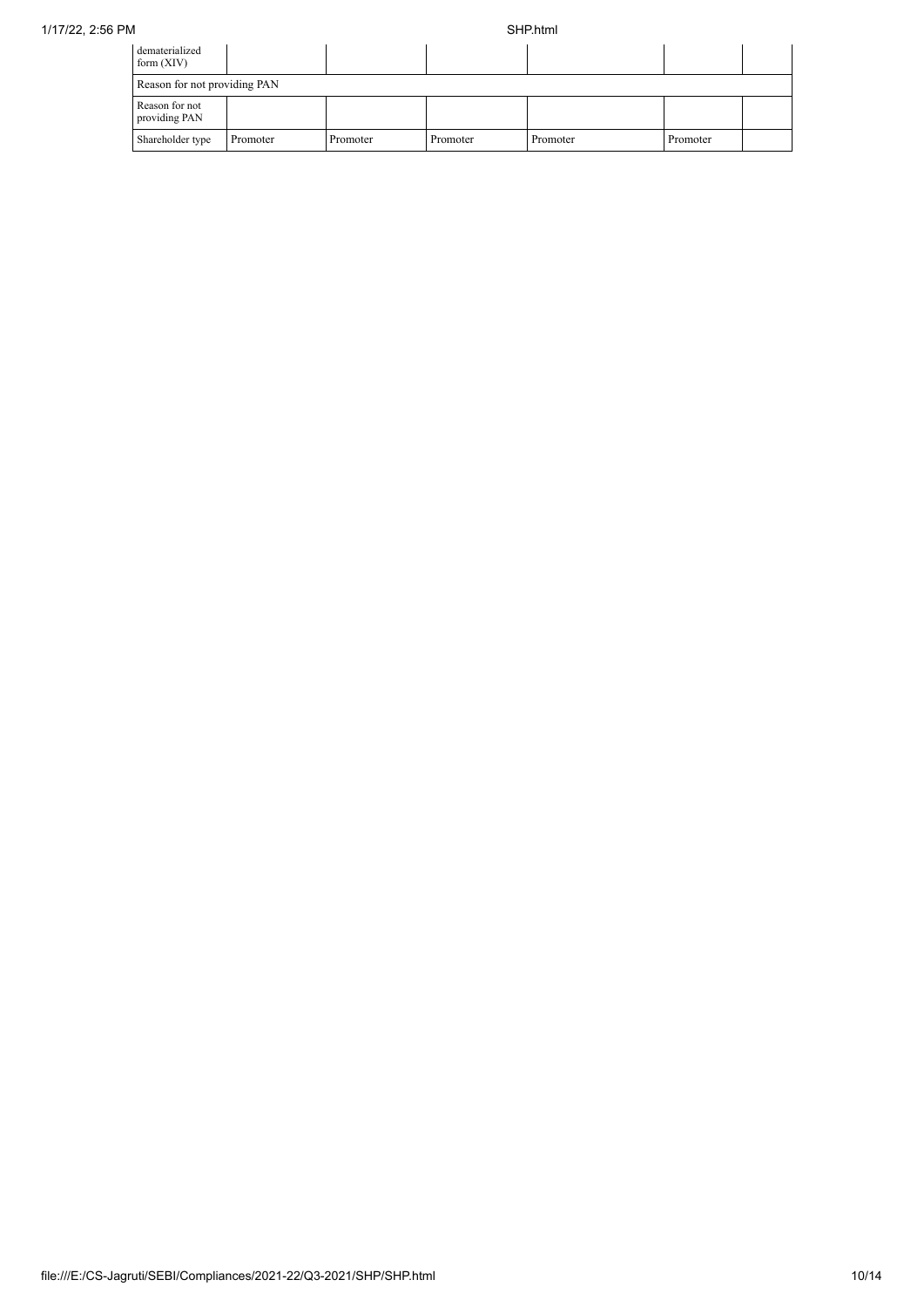|                                                                                                                                                                                         | Individuals - ii. Individual shareholders holding nominal share capital in excess of Rs. 2 lakhs. |                                          |                                       |                                        |                                   |                                          |                                       |  |
|-----------------------------------------------------------------------------------------------------------------------------------------------------------------------------------------|---------------------------------------------------------------------------------------------------|------------------------------------------|---------------------------------------|----------------------------------------|-----------------------------------|------------------------------------------|---------------------------------------|--|
| Searial No.                                                                                                                                                                             | 1                                                                                                 | $\sqrt{2}$                               | 3                                     | 4                                      | $\sqrt{5}$                        | 6                                        | $\overline{7}$                        |  |
| Name of the<br>Shareholders (I)                                                                                                                                                         | <b>HITESH</b><br>RAMJI<br><b>JAVERI</b>                                                           | <b>HARSHA</b><br><b>HITESH</b><br>JAVERI | <b>MAHENDRA</b><br><b>GIRDHARILAL</b> | <b>ANIL</b><br><b>BHAVANJI</b><br>SHAH | <b>RAMACHANDRA</b><br><b>BHAT</b> | <b>MITALI</b><br><b>HITESH</b><br>JAVERI | AMI<br><b>HITESH</b><br><b>JAVERI</b> |  |
| PAN(II)                                                                                                                                                                                 | AABPJ4691H                                                                                        | AAEPJ7739F                               | AAAPW1327L                            | AAKPS1665F                             | AAOPB3441J                        | AHRPJ6378A                               | AHRPJ6379B                            |  |
| No. of fully paid<br>up equity shares<br>held $(IV)$                                                                                                                                    | 436605                                                                                            | 300000                                   | 206149                                | 123782                                 | 118012                            | 110628                                   | 107501                                |  |
| No. Of Partly<br>paid-up equity<br>shares held (V)                                                                                                                                      |                                                                                                   |                                          |                                       |                                        |                                   |                                          |                                       |  |
| No. Of shares<br>underlying<br>Depository<br>Receipts (VI)                                                                                                                              |                                                                                                   |                                          |                                       |                                        |                                   |                                          |                                       |  |
| Total nos. shares<br>held $(VII) = (IV) +$<br>$(V)$ + $(V)$                                                                                                                             | 436605                                                                                            | 300000                                   | 206149                                | 123782                                 | 118012                            | 110628                                   | 107501                                |  |
| Shareholding as a<br>% of total no. of<br>shares (calculated<br>as per SCRR,<br>1957) (VIII) As a<br>% of $(A+B+C2)$                                                                    | 4.85                                                                                              | 3.33                                     | 2.29                                  | 1.37                                   | 1.31                              | 1.23                                     | 1.19                                  |  |
| Number of Voting Rights held in each class of securities (IX)                                                                                                                           |                                                                                                   |                                          |                                       |                                        |                                   |                                          |                                       |  |
| Class eg: X                                                                                                                                                                             | 436605                                                                                            | 300000                                   | 206149                                | 123782                                 | 118012                            | 110628                                   | 107501                                |  |
| Class eg:y                                                                                                                                                                              |                                                                                                   |                                          |                                       |                                        |                                   |                                          |                                       |  |
| Total                                                                                                                                                                                   | 436605                                                                                            | 300000                                   | 206149                                | 123782                                 | 118012                            | 110628                                   | 107501                                |  |
| Total as a % of<br>Total Voting rights                                                                                                                                                  | 4.85                                                                                              | 3.33                                     | 2.29                                  | 1.37                                   | 1.31                              | 1.23                                     | 1.19                                  |  |
| No. Of Shares<br>Underlying<br>Outstanding<br>convertible<br>securities $(X)$                                                                                                           |                                                                                                   |                                          |                                       |                                        |                                   |                                          |                                       |  |
| No. of Shares<br>Underlying<br>Outstanding<br>Warrants (Xi)                                                                                                                             |                                                                                                   |                                          |                                       |                                        |                                   |                                          |                                       |  |
| No. Of Shares<br>Underlying<br>Outstanding<br>convertible<br>securities and No.<br>Of Warrants (Xi)<br>(a)                                                                              |                                                                                                   |                                          |                                       |                                        |                                   |                                          |                                       |  |
| Shareholding, as<br>a % assuming full<br>conversion of<br>convertible<br>securities (as a<br>percentage of<br>diluted share<br>capital) $(XI)$ =<br>$(VII)+(X)$ As a %<br>of $(A+B+C2)$ | 4.85                                                                                              | 3.33                                     | 2.29                                  | 1.37                                   | 1.31                              | 1.23                                     | 1.19                                  |  |
| Number of Locked in shares (XII)                                                                                                                                                        |                                                                                                   |                                          |                                       |                                        |                                   |                                          |                                       |  |
| No. (a)                                                                                                                                                                                 |                                                                                                   |                                          |                                       |                                        |                                   |                                          |                                       |  |
| As a % of total<br>Shares held (b)                                                                                                                                                      |                                                                                                   |                                          |                                       |                                        |                                   |                                          |                                       |  |
| Number of equity<br>shares held in<br>dematerialized<br>form $(XIV)$                                                                                                                    | 436605                                                                                            | 300000                                   | 206149                                | 123782                                 | 118012                            | 110628                                   | 107501                                |  |
| Reason for not providing PAN                                                                                                                                                            |                                                                                                   |                                          |                                       |                                        |                                   |                                          |                                       |  |
| Reason for not<br>providing PAN                                                                                                                                                         |                                                                                                   |                                          |                                       |                                        |                                   |                                          |                                       |  |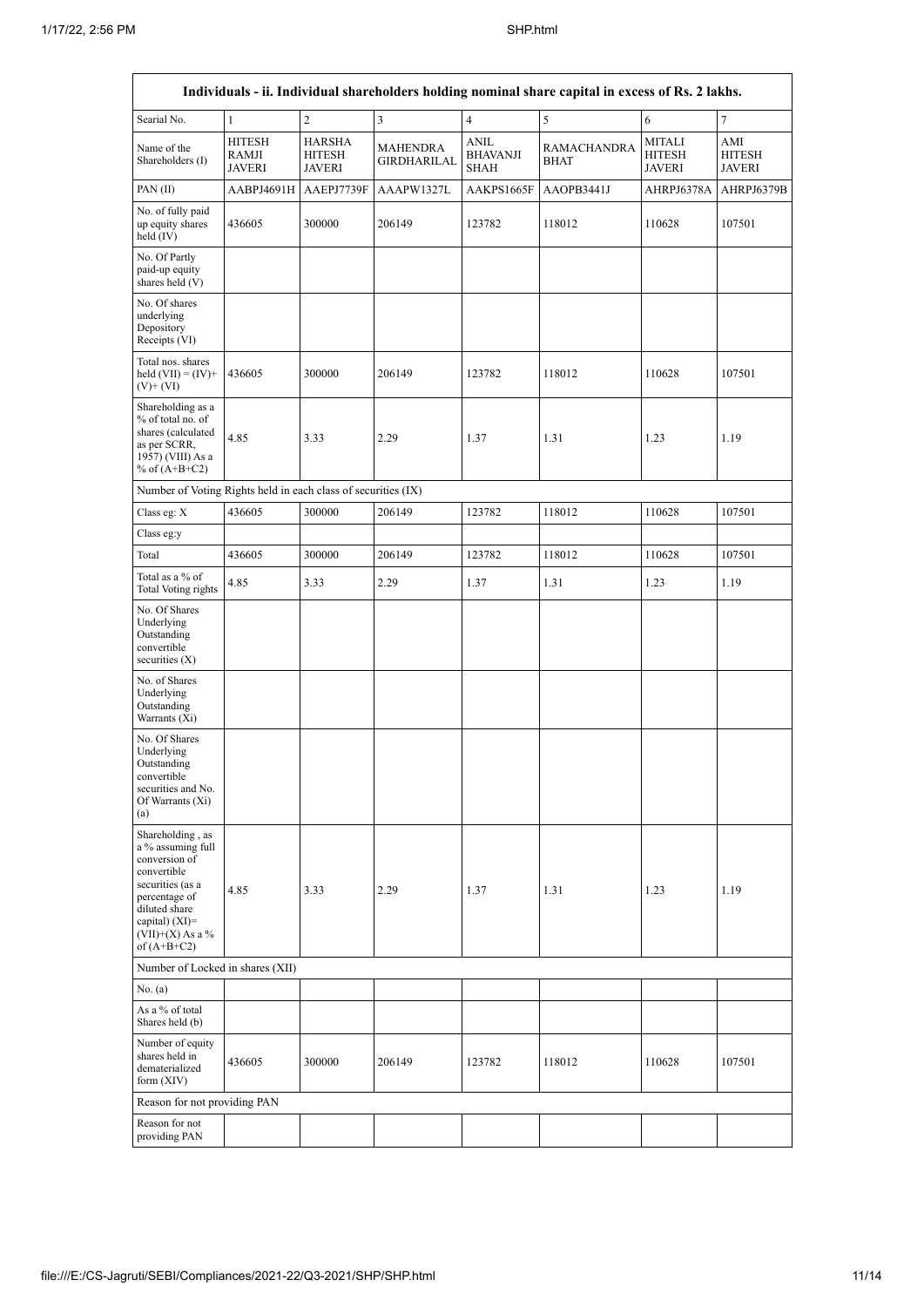|                                                                                                                                                                                         | Individuals - ii. Individual shareholders holding nominal share capital in excess of Rs. 2 lakhs. |
|-----------------------------------------------------------------------------------------------------------------------------------------------------------------------------------------|---------------------------------------------------------------------------------------------------|
| Searial No.                                                                                                                                                                             |                                                                                                   |
| Name of the<br>Shareholders (I)                                                                                                                                                         | Click here to go back                                                                             |
| PAN(II)                                                                                                                                                                                 | Total                                                                                             |
| No. of fully paid<br>up equity shares<br>held (IV)                                                                                                                                      | 1402677                                                                                           |
| No. Of Partly paid-<br>up equity shares<br>held(V)                                                                                                                                      |                                                                                                   |
| No. Of shares<br>underlying<br>Depository<br>Receipts (VI)                                                                                                                              |                                                                                                   |
| Total nos. shares<br>held $(VII) = (IV) +$<br>$(V)$ + $(VI)$                                                                                                                            | 1402677                                                                                           |
| Shareholding as a<br>% of total no. of<br>shares (calculated<br>as per SCRR,<br>1957) (VIII) As a<br>% of $(A+B+C2)$                                                                    | 15.58                                                                                             |
|                                                                                                                                                                                         | Number of Voting Rights held in each class of securities (IX)                                     |
| Class eg: X                                                                                                                                                                             | 1402677                                                                                           |
| Class eg:y                                                                                                                                                                              |                                                                                                   |
| Total                                                                                                                                                                                   | 1402677                                                                                           |
| Total as a % of<br>Total Voting rights                                                                                                                                                  | 15.58                                                                                             |
| No. Of Shares<br>Underlying<br>Outstanding<br>convertible<br>securities $(X)$                                                                                                           |                                                                                                   |
| No. of Shares<br>Underlying<br>Outstanding<br>Warrants (Xi)                                                                                                                             |                                                                                                   |
| No. Of Shares<br>Underlying<br>Outstanding<br>convertible<br>securities and No.<br>Of Warrants (Xi)<br>(a)                                                                              |                                                                                                   |
| Shareholding, as a<br>$\%$ assuming full<br>conversion of<br>convertible<br>securities (as a<br>percentage of<br>diluted share<br>capital) (XI)=<br>$(VII)+(X)$ As a %<br>of $(A+B+C2)$ | 15.58                                                                                             |
| Number of Locked in shares (XII)                                                                                                                                                        |                                                                                                   |
| No. (a)                                                                                                                                                                                 |                                                                                                   |
| As a % of total<br>Shares held (b)                                                                                                                                                      |                                                                                                   |
| Number of equity<br>shares held in<br>dematerialized<br>form $(XIV)$                                                                                                                    | 1402677                                                                                           |
| Reason for not providing PAN                                                                                                                                                            |                                                                                                   |
| Reason for not<br>providing PAN                                                                                                                                                         |                                                                                                   |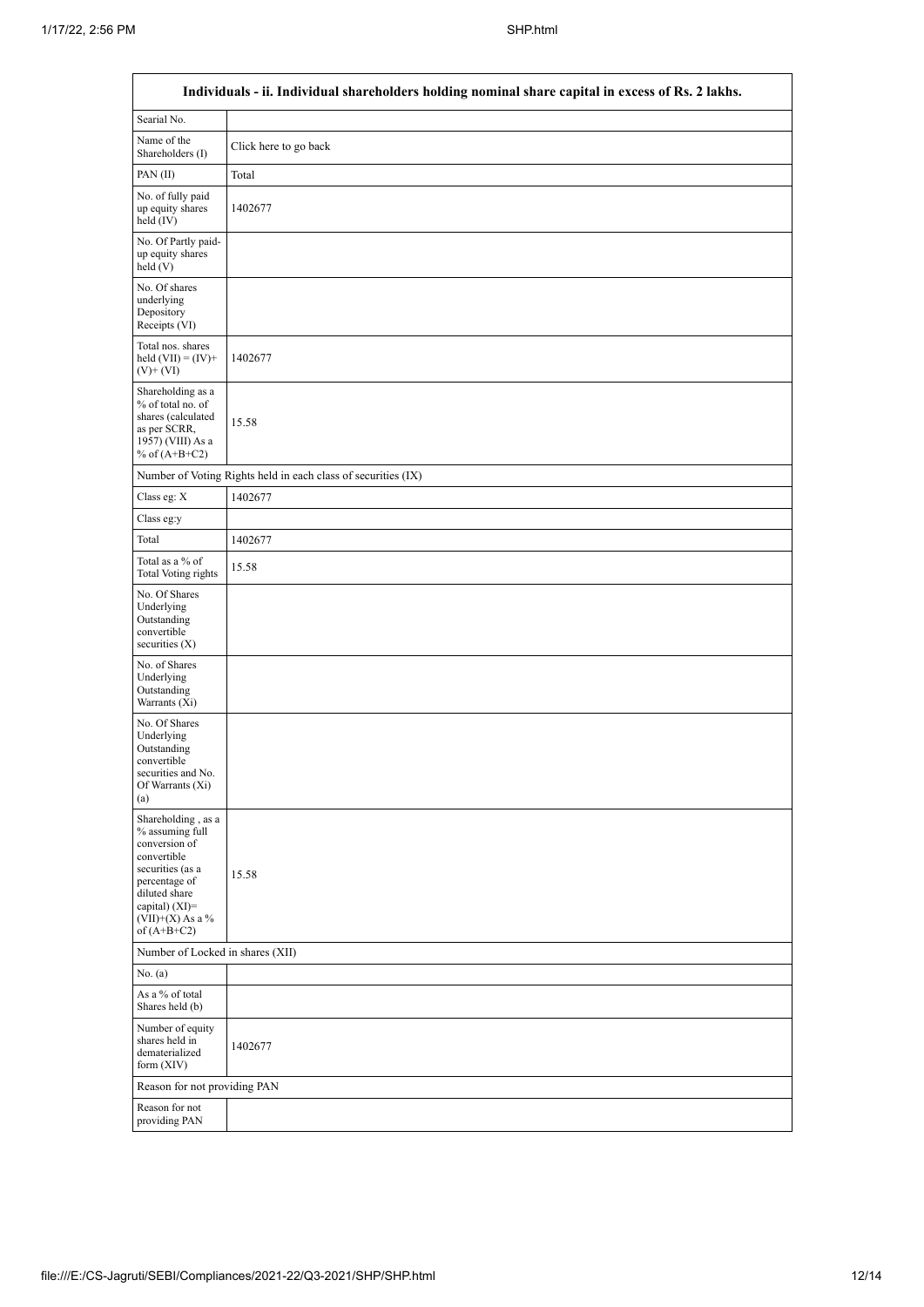| Any Other (specify)                                                                                                                                                                  |                                                               |                         |                       |  |  |  |  |  |  |
|--------------------------------------------------------------------------------------------------------------------------------------------------------------------------------------|---------------------------------------------------------------|-------------------------|-----------------------|--|--|--|--|--|--|
| Searial No.                                                                                                                                                                          | $\mathbf{1}$                                                  | $\sqrt{2}$              |                       |  |  |  |  |  |  |
| Category                                                                                                                                                                             | <b>Bodies Corporate</b>                                       | <b>Clearing Members</b> |                       |  |  |  |  |  |  |
| Category / More<br>than 1 percentage                                                                                                                                                 | Category                                                      | Category                |                       |  |  |  |  |  |  |
| Name of the<br>Shareholders (I)                                                                                                                                                      |                                                               |                         | Click here to go back |  |  |  |  |  |  |
| PAN(II)                                                                                                                                                                              |                                                               |                         | Total                 |  |  |  |  |  |  |
| No. of the<br>Shareholders (I)                                                                                                                                                       | 36                                                            | 12                      | 48                    |  |  |  |  |  |  |
| No. of fully paid<br>up equity shares<br>held (IV)                                                                                                                                   | 33760                                                         | 9398                    | 43158                 |  |  |  |  |  |  |
| No. Of Partly paid-<br>up equity shares<br>held (V)                                                                                                                                  |                                                               |                         |                       |  |  |  |  |  |  |
| No. Of shares<br>underlying<br>Depository<br>Receipts (VI)                                                                                                                           |                                                               |                         |                       |  |  |  |  |  |  |
| Total nos. shares<br>held $(VII) = (IV) +$<br>$(V)$ + $(VI)$                                                                                                                         | 33760                                                         | 9398                    | 43158                 |  |  |  |  |  |  |
| Shareholding as a<br>% of total no. of<br>shares (calculated<br>as per SCRR,<br>1957) (VIII) As a<br>% of $(A+B+C2)$                                                                 | 0.37                                                          | 0.1                     | 0.47                  |  |  |  |  |  |  |
|                                                                                                                                                                                      | Number of Voting Rights held in each class of securities (IX) |                         |                       |  |  |  |  |  |  |
| Class eg: X                                                                                                                                                                          | 33760                                                         | 9398                    | 43158                 |  |  |  |  |  |  |
| Class eg:y                                                                                                                                                                           |                                                               |                         |                       |  |  |  |  |  |  |
| Total                                                                                                                                                                                | 33760                                                         | 9398                    | 43158                 |  |  |  |  |  |  |
| Total as a % of<br>Total Voting rights                                                                                                                                               | 0.37                                                          | 0.1                     | 0.47                  |  |  |  |  |  |  |
| No. Of Shares<br>Underlying<br>Outstanding<br>convertible<br>securities (X)                                                                                                          |                                                               |                         |                       |  |  |  |  |  |  |
| No. of Shares<br>Underlying<br>Outstanding<br>Warrants (Xi)                                                                                                                          |                                                               |                         |                       |  |  |  |  |  |  |
| No. Of Shares<br>Underlying<br>Outstanding<br>convertible<br>securities and No.<br>Of Warrants (Xi)<br>(a)                                                                           |                                                               |                         |                       |  |  |  |  |  |  |
| Shareholding, as a<br>% assuming full<br>conversion of<br>convertible<br>securities (as a<br>percentage of<br>diluted share<br>capital) (XI)=<br>$(VII)+(X)$ As a %<br>of $(A+B+C2)$ | 0.37                                                          | 0.1                     | 0.47                  |  |  |  |  |  |  |
| Number of Locked in shares (XII)                                                                                                                                                     |                                                               |                         |                       |  |  |  |  |  |  |
| No. (a)                                                                                                                                                                              |                                                               |                         |                       |  |  |  |  |  |  |
| As a % of total<br>Shares held (b)                                                                                                                                                   |                                                               |                         |                       |  |  |  |  |  |  |
| Number of equity<br>shares held in<br>dematerialized<br>form $(XIV)$                                                                                                                 | 32360                                                         | 9398                    | 41758                 |  |  |  |  |  |  |
| Reason for not providing PAN                                                                                                                                                         |                                                               |                         |                       |  |  |  |  |  |  |
| Reason for not<br>providing PAN                                                                                                                                                      |                                                               |                         |                       |  |  |  |  |  |  |